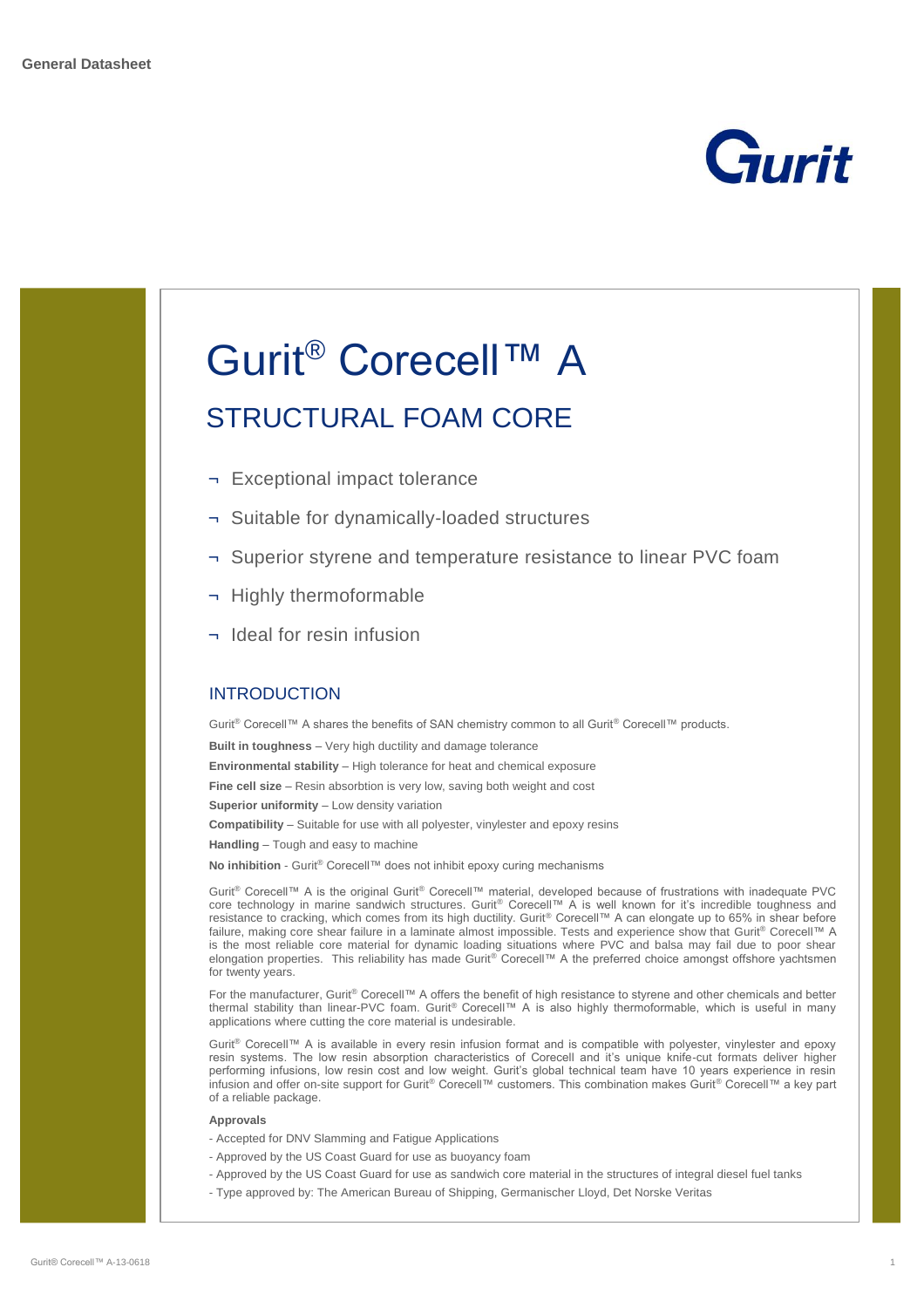## INSTRUCTIONS FOR USE

General working practices apply to these products, details of which can be obtained from the Gurit Guide to Composites or by contacting a Gurit representative (contact details provided at the end of this datasheet).

## MECHANICAL PERFORMANCE

| <b>Type</b>                    | <b>Test Method</b>   | <b>Units</b>           | A400        | A450        | A500        | A550        | A600         | A800        | A1200        |
|--------------------------------|----------------------|------------------------|-------------|-------------|-------------|-------------|--------------|-------------|--------------|
| Short Edge Marking             | $\overline{a}$       |                        | Green       | Orange      | <b>Blue</b> | Yellow      | <b>Black</b> | Pale Brown  | <b>Brown</b> |
| Nominal Sheet Size             |                      | mm                     | 1220 x 2440 | 1220 x 2440 | 1220 x 2440 | 1180 x 2375 | 1130 x 2250  | 1015 x 2045 | 915 x 1830   |
|                                |                      | inches                 | 48 x 96     | 48 x 96     | 48 x 96     | 46.5 x 93.5 | 44.5 x 88.5  | 40 x 80.5   | 36 x 72      |
| <b>Nominal Density</b>         | <b>ISO 845</b>       | kg/m <sup>3</sup>      | 69          | 81          | 92          | 103         | 116.5        | 150         | 210          |
|                                |                      | lb/ft <sup>3</sup>     | 4.3         | 5.0         | 5.7         | 6.4         | 7.3          | 9.3         | 13.1         |
| Density Range                  | <b>ISO 845</b>       | kg/m <sup>3</sup>      | 64-74       | 75-86       | 87-97       | 98-108      | 109-124      | 140-160     | 200-220      |
|                                |                      | $Ib/ft^3$              | $4.0 - 4.6$ | $4.7 - 5.3$ | $5.4 - 6.0$ | $6.1 - 6.7$ | $6.8 - 7.7$  | $8.7 - 9.9$ | 12.4-13.6    |
| Compressive<br>Strength        | <b>ASTM D1621</b>    | MPa                    | 0.62        | 0.80        | 1.01        | 1.23        | 1.52         | 2.36        | 4.23         |
|                                |                      | psi                    | 90          | 116         | 146         | 178         | 220          | 342         | 614          |
| Compressive<br>Modulus         | ASTM D1621 –<br>1973 | MPa                    | 37          | 48          | 61          | 74          | 91           | 141         | 251          |
|                                |                      | psi                    | 4061        | 5366        | 6672        | 7977        | 9718         | 14794       | 25817        |
|                                | ASTM D1621 -<br>2010 | MPa                    | 28          | 37          | 46          | 55          | 67           | 102         | 178          |
|                                |                      | psi                    | 5366        | 6962        | 8847        | 10733       | 13198        | 20450       | 36404        |
| Shear Strength                 | ASTM C273            | MPa                    | 0.83        | 0.99        | 1.14        | 1.29        | 1.48         | 1.95        | 2.82         |
|                                |                      | psi                    | 120         | 144         | 165         | 187         | 215          | 283         | 409          |
| Shear Modulus                  | ASTM C273            | MPa                    | 22          | 27          | 32          | 37          | 43           | 60          | 93           |
|                                |                      | psi                    | 3191        | 3916        | 4641        | 5366        | 6237         | 8702        | 13489        |
| Shear Elongation at<br>break   | ASTM C273            | %                      | 71%         | 69%         | 67%         | 66%         | 64%          | 58%         | 49%          |
| Tensile strength               | ASTM D1623           | MPa                    | 1.18        | 1.38        | 1.58        | 1.77        | 2.01         | 2.60        | 3.67         |
|                                |                      | psi                    | 171         | 200         | 229         | 257         | 292          | 377         | 532          |
| Tensile modulus                | ASTM D1623           | MPa                    | 56          | 70          | 84          | 98          | 117          | 166         | 265          |
|                                |                      | psi                    | 8122        | 10153       | 12183       | 14214       | 16969        | 24076       | 38435        |
| Thermal Conductivity ASTM C518 |                      | W/mK                   | 0.03        | 0.03        | 0.04        | 0.04        | 0.04         | 0.04        | 0.05         |
| <b>HDT</b>                     | <b>DIN 53424</b>     | °C                     | 63          | 63          | 63          | 63          | 63           | 63          | 63           |
|                                |                      | $\mathrm{o}\mathsf{F}$ | 145         | 145         | 145         | 145         | 145          | 145         | 145          |

\* Peak change rate under static load

Intermediate densities may be available on request subject to minimum order quantities.

#### **Please Note:**

Data quoted is average data at each product's nominal density, and is derived from our regular testing of production materials. Statistically derived minimum value data, satisfying the design requirements of various classification societies, is available on request.